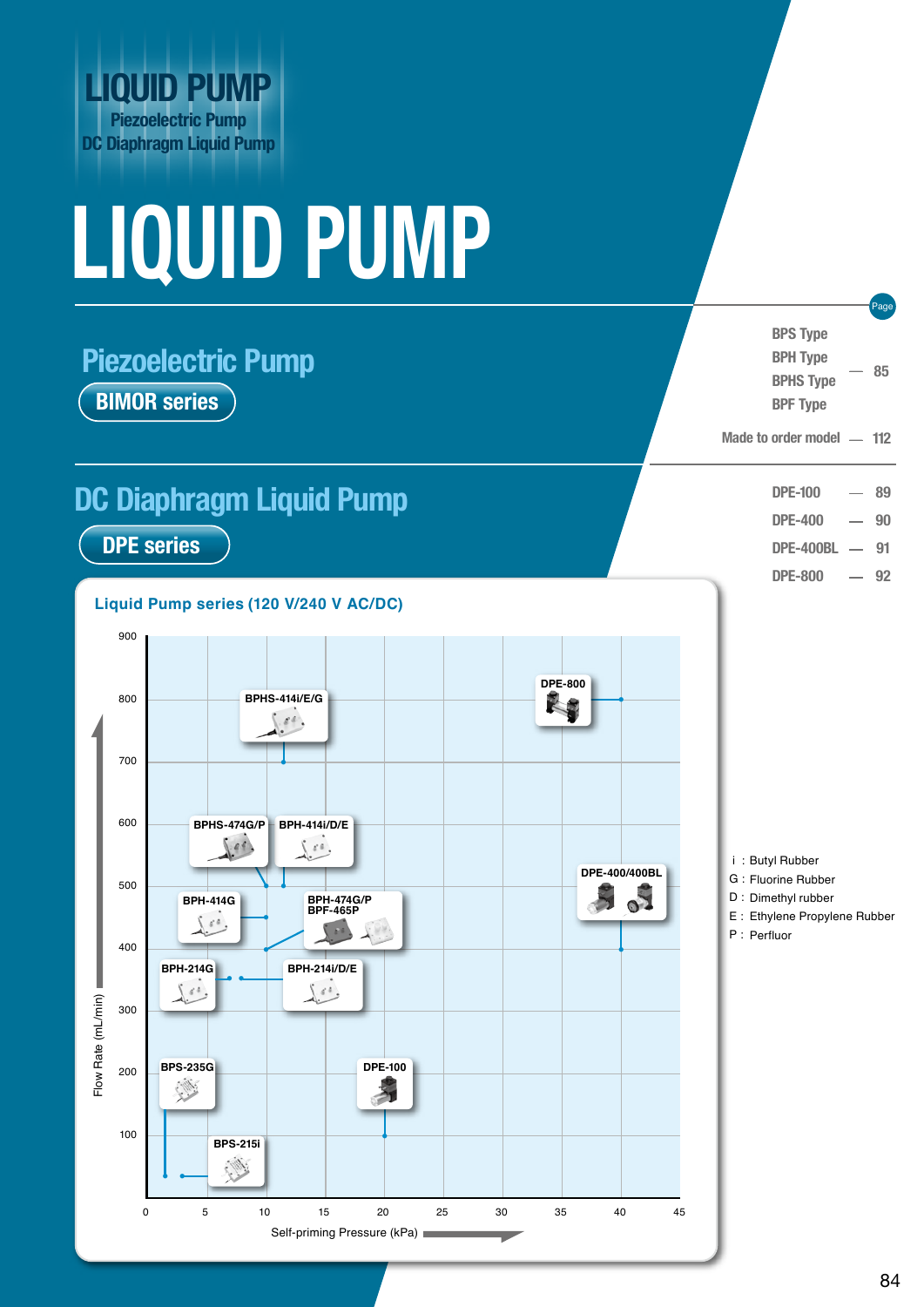# Piezoelectric Pump

# BIMOR PUMP

# **Suitable for pumping liquids**

# **Applications**

- **For water supply and drainage**
- **For cooling water circulation**
- **For chemical injection**
- **For liquid sampling**

#### **Compact, lightweight, durable & quiet**

As the Bimorph has no motors or shafts or other troublesome mechanisms. We have achieved maintenance free continuous operation for 60 months.

#### **Low power consumption & electromagnetic noise**

The Bimor is driven by low energy consuming piezoelectric elements. Consequently it costs very little to run and emits virtually no electromagnetic noise.

#### **Simple flow rate adjustment**

As the flow rate of the Bimor is proportional to the voltage and frequency, adjusting the flow rate is as simple as adjusting either one. You may use the product at the rated voltage or lower.

#### **Application versatility**

The parts can be made of several different materials, so you can select the material appropriate to your needs, be it a liquid application. The Bimor is currently employed in a variety of different fields including medicine, scientific research, and the PC and chemical industries.

### *External Dimensions* (Unit: mm)

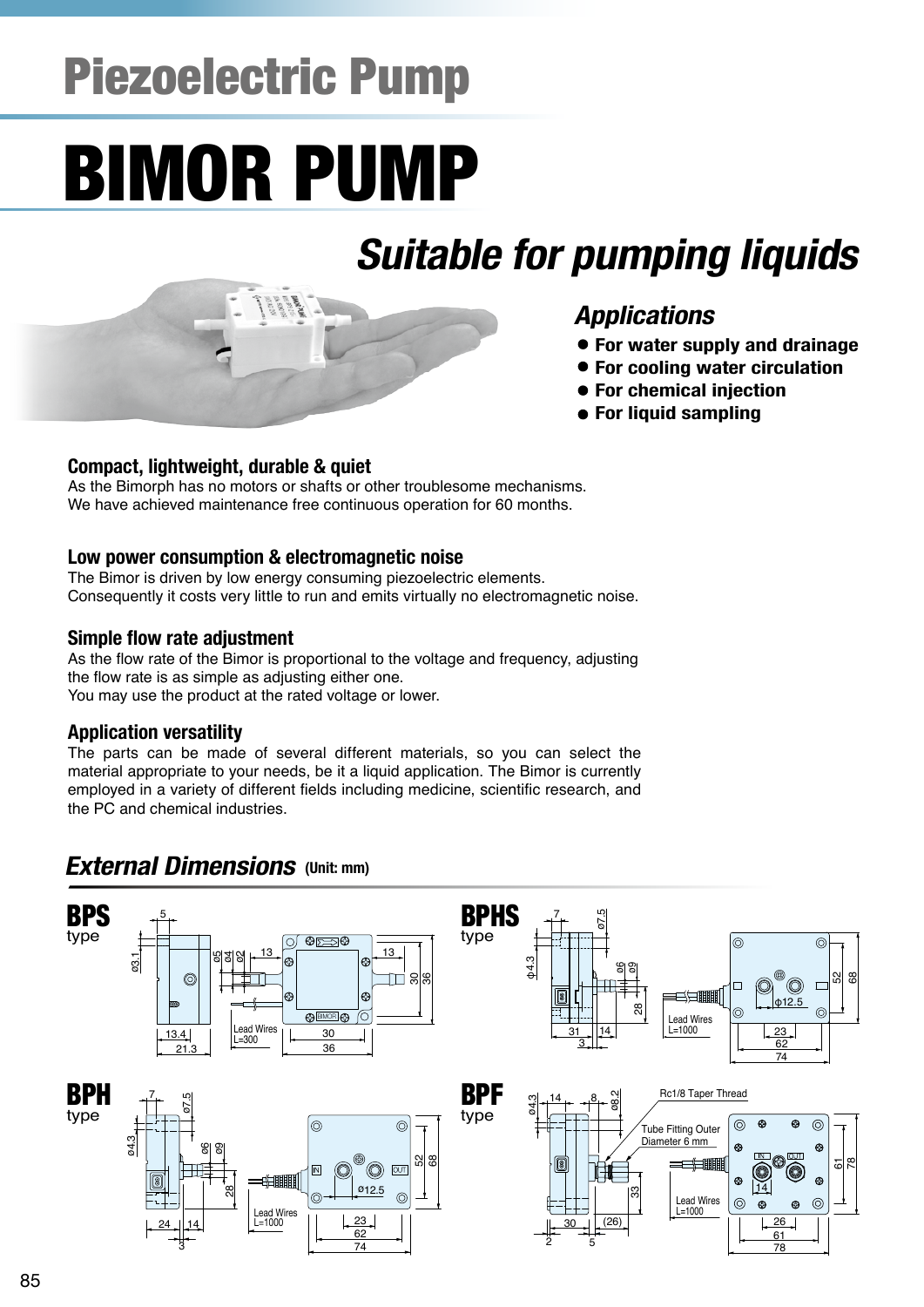## **Specifications**

| Voltage(AC) $-120$ V 60 Hz |                        |                                              |                                     | Voltage(AC) $-240$ V 60 Hz                   |                 |                        |                                                | <b>Material of Wetted Parts</b>    |                                              |                |                           |                 |               |
|----------------------------|------------------------|----------------------------------------------|-------------------------------------|----------------------------------------------|-----------------|------------------------|------------------------------------------------|------------------------------------|----------------------------------------------|----------------|---------------------------|-----------------|---------------|
| <b>Model</b>               | <b>Current</b><br>(mA) | Self-priming<br><b>Pressure</b><br>$(kPa)^4$ | <b>Flow Rate</b><br>$(mL/min)^{-1}$ | <b>Discharge</b><br><b>Pressure</b><br>(kPa) | <b>Model</b>    | <b>Current</b><br>(mA) | Self-priming<br><b>Pressure</b><br>$(kPa)^{1}$ | <b>Flow Rate</b><br>$(mL/min)^{4}$ | <b>Discharge</b><br><b>Pressure</b><br>(kPa) | <b>Housing</b> | Liquid<br>  Contact Sheet | Valve / 0-ring  | Weight<br>(g) |
| l BPS-215i                 | 3                      | 3                                            | 30                                  | 15                                           |                 |                        |                                                |                                    |                                              | <b>PP</b>      | <b>PP</b>                 | <b>IIR</b>      | 40            |
| l BPH-214E                 | 15                     | 8                                            | 350                                 | 18                                           | <b>BPH-214E</b> | 7.5                    | 8                                              | 350                                | 18                                           | PP             | <b>PP</b>                 | <b>EPDM</b>     | 140           |
| l BPH-214G                 | 15                     |                                              | 350                                 | 17                                           | BPH-214G        | 7.5                    |                                                | 350                                | 17                                           | <b>PP</b>      | PTFE                      | <b>FKM</b>      | 140           |
| l BPH-414E                 | 30                     | 12                                           | 500                                 | 35                                           |                 |                        |                                                |                                    |                                              | <b>PP</b>      | <b>PP</b>                 | <b>EPDM</b>     | 140           |
|                            |                        |                                              |                                     |                                              | BPH-474G        | 15                     | 10                                             | 400                                | 35                                           | <b>PPS</b>     | <b>PTFE</b>               | <b>FKM</b>      | 170           |
|                            |                        |                                              |                                     |                                              | <b>BPH-474P</b> | 15                     | 10                                             | 400                                | 35                                           | <b>PPS</b>     | <b>PTFE</b>               | <b>FFKM/FEP</b> | 170           |

\*1: The values in the specification shows the performance obtained using 25℃ of water at 60 Hz. When the pump is used at 50 Hz, the flow rate will decrease approximately 20%.

When the liquid temperature is low, the check valve will harden. As a result, the flow rate and the self-priming pressure will decrease.

Especially the flow rate of the pump with fluorine rubber will decrease by half at 5℃, so select with sufficient margin.

Since the flow rate will decrease with highly viscous liquids, please check the flow rate with an actual pump before use.

\*2: Please see page 112 for other made-to-order models.

## **Condition of Use**

| Ambient temperature | $\pm$ 5 to 50 $^{\circ}$ C $^{\prime}$ |                                        |  |  |  |
|---------------------|----------------------------------------|----------------------------------------|--|--|--|
| Ambient humidity    | 35 to 85% *2                           |                                        |  |  |  |
| Fluid temperature   | $\overline{5}$ to 50 $\degree$ C       | *1: No Freezing<br>*2: No condensation |  |  |  |

### **The meaning of each letter in the model name**



6: Fluororesin (Perfluoroalkoxy) (PFA) 7: Polyphenylene Sulfide (PPS)

#### **EPDM** Ethylene Propylene Rubber **FEP** Fluoroethylene Propylene **FFKM** Perfluoroelastomer **FKM** Fluorine Rubber **IIR** Butyl Rubber **PP** Polypropylene **PPS** Polyphenylene Sulfide **PTFE**

**Material Description**

Tetrafluororesin (Polytetrafluoroethylene)

**BPS Type BPH Type**

**Suitable/unsuitable chemical liquids**

| Model                              | <b>Examples of suitable chemical liquids</b>                                                | <b>Examples of unsuitable chemical liquids</b>                                                   |  |  |  |
|------------------------------------|---------------------------------------------------------------------------------------------|--------------------------------------------------------------------------------------------------|--|--|--|
| <b>BPS-215i</b>                    | Ethanol, Dilute hydrochloric acid,<br>Sodium carbonate, Benzaldehyde, Formalin              | Xylene, Mineral oil, Carbon tetrachloride,<br>Trichloroethylene, Toluene, Benzene                |  |  |  |
| <b>BPH-214E</b><br><b>BPH-414E</b> | Ammonia water, Ethanol, Dilute hydrochloric acid,<br>Caustic potash, Caustic soda, Methanol |                                                                                                  |  |  |  |
| <b>BPH-214G</b>                    | Ethanol, Hydrogen peroxide, Mineral oil,<br>Sodium hypochlorite                             | Acetone, Ammonia water, Glacial acetic acid,<br>Hydrofluoric acid, Formalin                      |  |  |  |
| <b>BPH-474G</b>                    | Ethanol, Xylene, Carbon tetrachloride,<br>Silicone oil, Trichloroethylene                   | Acetone, Ammonia water, Chlorosulfonic acid,<br>Glacial acetic acid, Hydrofluoric acid, Formalin |  |  |  |
| <b>BPH-474P</b>                    | Ethanol, Chloroform, Glacial acetic acid,<br>Benzene, Methyl ethyl ketone                   | Chlorosulfonic acid, Fluorine oil,<br>CFC 112, CFC 113                                           |  |  |  |

\*This chart is for reference only. Please confirm under the operating conditions before use.